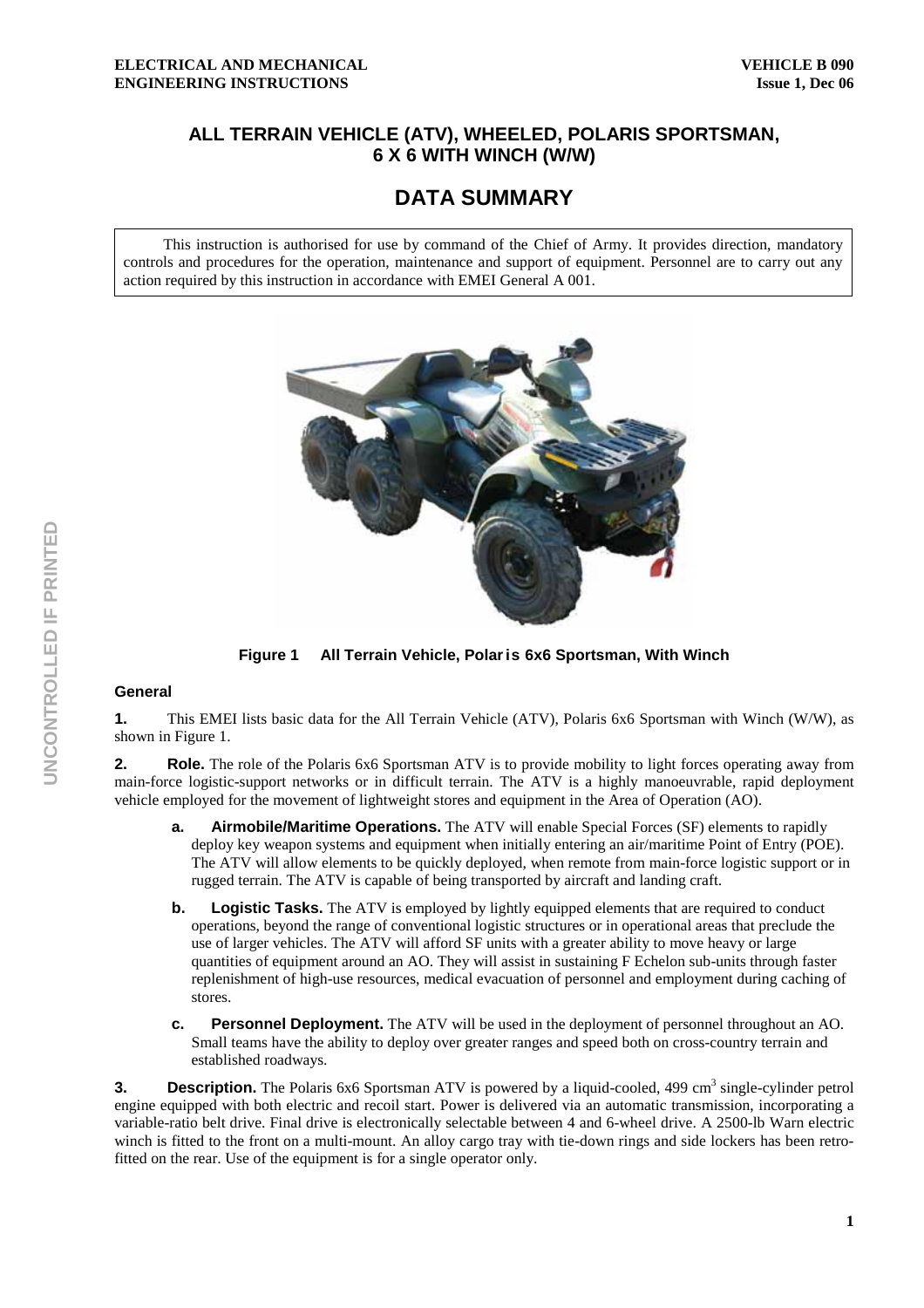## **Technical Data**

| 4. | <b>Dimensions and Mass:</b> |                     |                                                                              |
|----|-----------------------------|---------------------|------------------------------------------------------------------------------|
|    | a.                          |                     |                                                                              |
|    | b.                          |                     |                                                                              |
|    | c.                          |                     |                                                                              |
|    | d.                          |                     |                                                                              |
|    | е.                          |                     |                                                                              |
|    | f.                          |                     |                                                                              |
|    | g.                          |                     |                                                                              |
|    | h.                          |                     |                                                                              |
| 5. | Engine:                     |                     |                                                                              |
|    | a.                          |                     |                                                                              |
|    | b.                          |                     |                                                                              |
|    | c.                          |                     |                                                                              |
|    | d.                          |                     |                                                                              |
|    | е.                          |                     |                                                                              |
|    | f.                          |                     |                                                                              |
|    | g.                          |                     |                                                                              |
|    | h.                          |                     |                                                                              |
|    | i.                          |                     |                                                                              |
|    | j.                          |                     |                                                                              |
|    | k.                          |                     |                                                                              |
|    | ı.                          |                     |                                                                              |
|    | m.                          |                     |                                                                              |
|    | n.                          |                     |                                                                              |
| 6. | Transmission:               |                     |                                                                              |
|    | a.                          |                     |                                                                              |
|    | b.                          |                     |                                                                              |
|    | c.                          |                     |                                                                              |
|    | d.                          |                     |                                                                              |
|    | е.                          |                     |                                                                              |
|    | f.                          |                     |                                                                              |
|    | g.                          |                     |                                                                              |
|    | h.                          |                     |                                                                              |
| 7. |                             | <b>Drive Train:</b> |                                                                              |
|    | a.                          |                     |                                                                              |
|    | b.                          |                     | Front Wheel DriveThumb Switch - Engages 'On-demand' True 6-wheel Shaft Drive |
|    | c.                          |                     |                                                                              |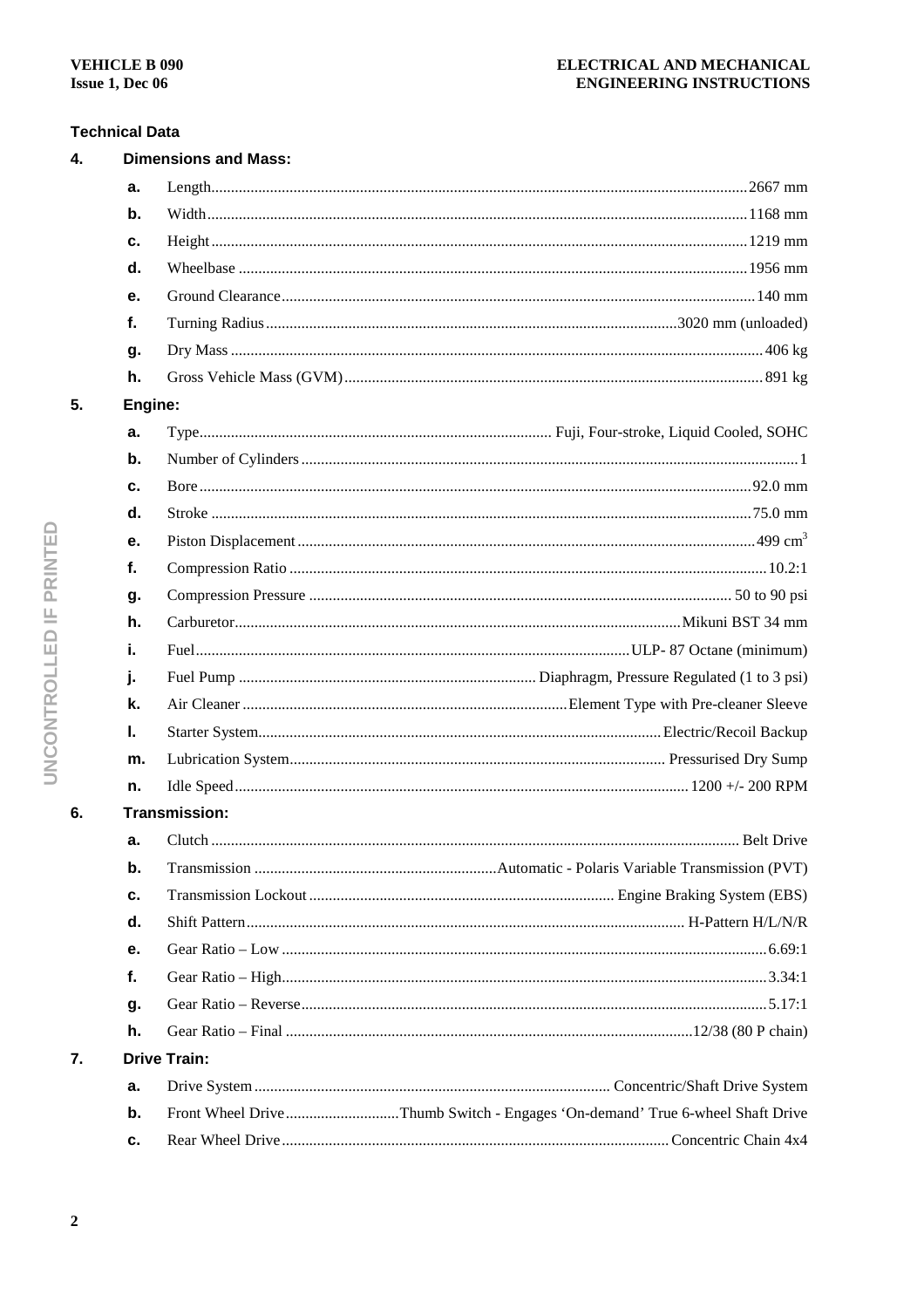#### ELECTRICAL AND MECHANICAL **ENGINEERING INSTRUCTIONS**

| 8.  |                | <b>Suspension:</b> |  |  |  |  |
|-----|----------------|--------------------|--|--|--|--|
|     | a.             |                    |  |  |  |  |
|     | $\mathbf b$ .  |                    |  |  |  |  |
|     | c.             |                    |  |  |  |  |
|     | d.             |                    |  |  |  |  |
|     | е.             |                    |  |  |  |  |
| 9.  | <b>Brakes:</b> |                    |  |  |  |  |
|     | a.             |                    |  |  |  |  |
|     | b.             |                    |  |  |  |  |
|     | c.             |                    |  |  |  |  |
| 10. |                | Tyres:             |  |  |  |  |
|     | a.             |                    |  |  |  |  |
|     | $\mathbf b$ .  |                    |  |  |  |  |
|     | с.             |                    |  |  |  |  |
|     | d.             |                    |  |  |  |  |
| 11. |                | <b>Electrical:</b> |  |  |  |  |
|     | a.             |                    |  |  |  |  |
|     | $\mathbf b$ .  |                    |  |  |  |  |
|     | с.             |                    |  |  |  |  |
|     | d.             |                    |  |  |  |  |
|     | е.             |                    |  |  |  |  |
|     | f.             |                    |  |  |  |  |
|     | g.             |                    |  |  |  |  |
|     | h.             |                    |  |  |  |  |
|     | i.             |                    |  |  |  |  |
|     | j.             |                    |  |  |  |  |
|     | k.             |                    |  |  |  |  |
|     | I.             |                    |  |  |  |  |
|     | m.             |                    |  |  |  |  |
|     | n.             |                    |  |  |  |  |
|     | ο.             |                    |  |  |  |  |
|     | p.             |                    |  |  |  |  |
|     | q.             |                    |  |  |  |  |
|     | r.             |                    |  |  |  |  |
| 12. | Winch:         |                    |  |  |  |  |
|     | a.             |                    |  |  |  |  |
|     | b.             |                    |  |  |  |  |
|     | с.             |                    |  |  |  |  |
|     | d.             |                    |  |  |  |  |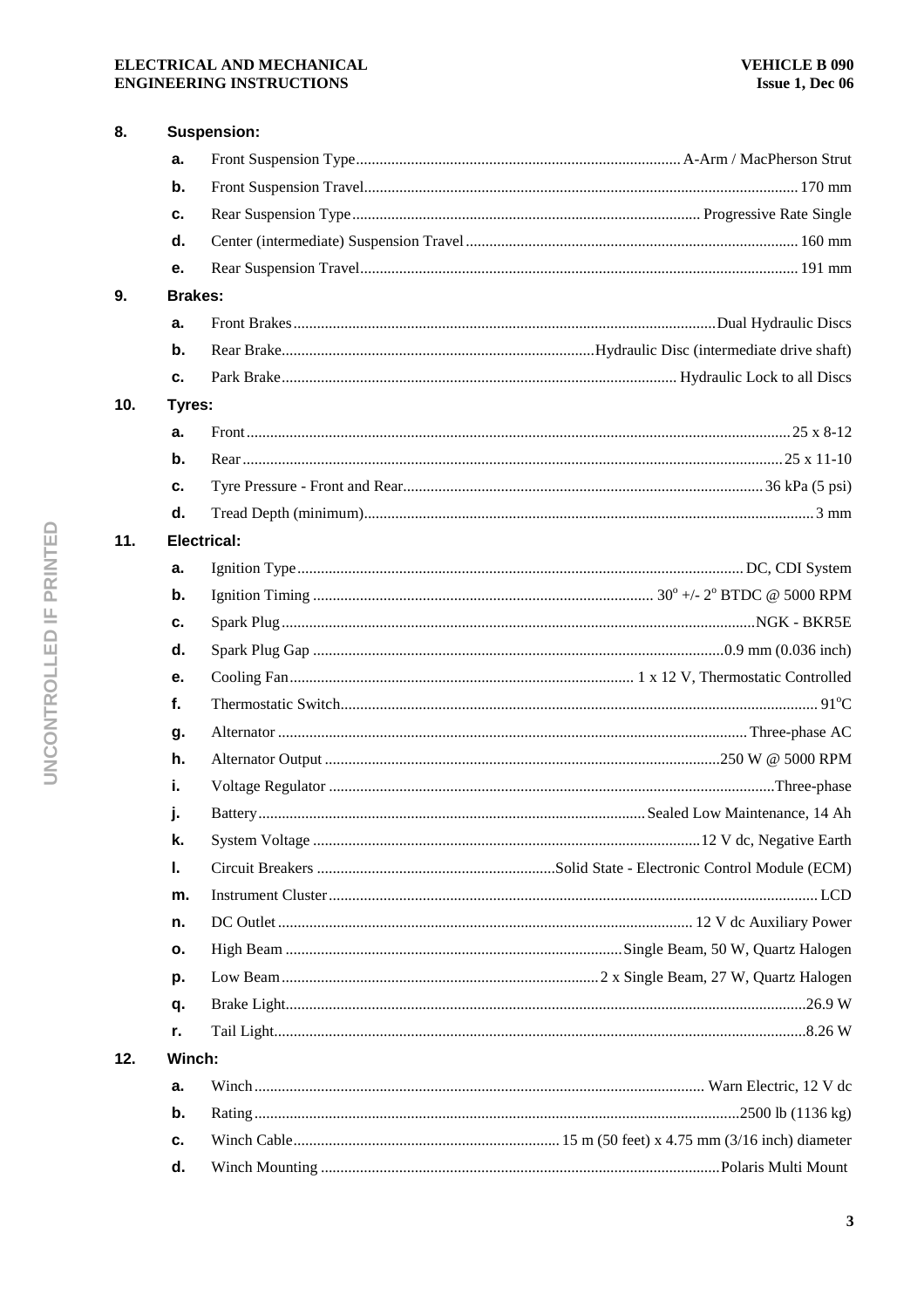# **13. Capacities:**

**14.** 

| a.                      |  |  |  |  |
|-------------------------|--|--|--|--|
| b.                      |  |  |  |  |
| c.                      |  |  |  |  |
| d.                      |  |  |  |  |
| $\mathbf{e}$ .          |  |  |  |  |
| f.                      |  |  |  |  |
| <b>Load Capacities:</b> |  |  |  |  |
| a.                      |  |  |  |  |
| b.                      |  |  |  |  |
| C.                      |  |  |  |  |
| d.                      |  |  |  |  |

## **15. Manufacturer's Details:**

## **a. Manufacturer:**

Polaris Industries 2/100 Highway 55, Medina MINNEAPOLIS USA http://www.polarisindustries.com

## **b. Australian Distributor:**

Polaris Industries Australia and New Zealand PO Box 1186, Ballarat Mail Centre BALLARAT VIC 3354 Tel: (03)5330 4703 Fax: (03)5337 6211 http://www.polarissales.com.au

## **16. Point of Contact:**

ADFLM, Light B Vehicles LV SPO, DMO Victoria Barracks St Kilda Rd SOUTHBANK VIC 3006